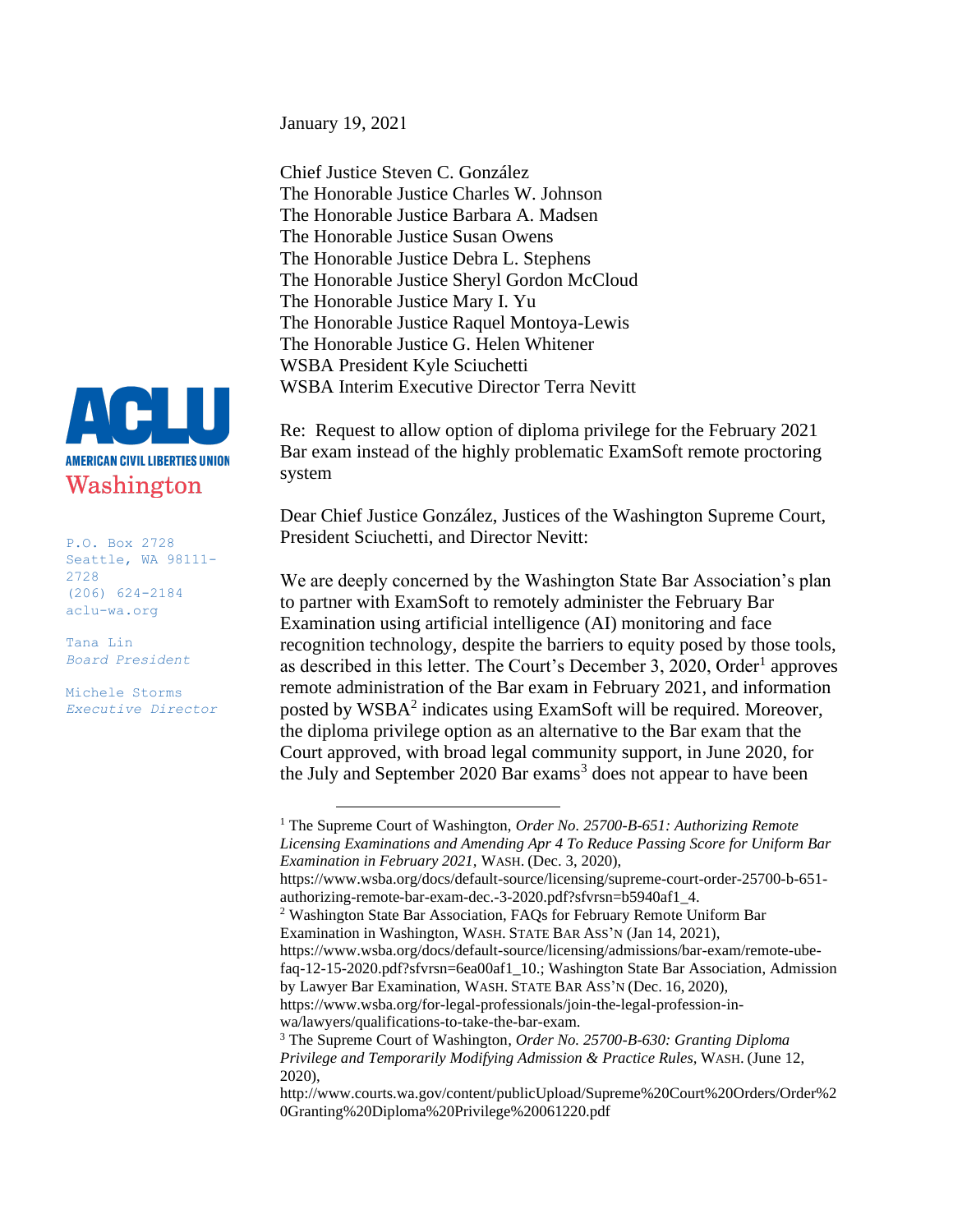renewed, forcing Bar applicants to be subjected to ExamSoft's problems or to delay or withdraw their applications, with only limited accommodations available. The ACLU of Washington, along with 15 organizations and 142 individuals, sent a letter<sup>4</sup> to then Chief Justice Stephens and WSBA, advocating for diploma privilege as an alternative to the February 2021 bar exam. For the reasons stated below, we again request that the Court allow the diploma privilege option for the February 2021 Bar exam.

Deploying AI and face recognition, which is what ExamSoft does, to make decisions that have significant consequences for Washington Bar applicants requires rigorous ethical, privacy, and civil rights standards<sup>5</sup>. The Washington State Bar Association and ExamSoft cannot achieve this by February 2021<sup>6</sup>. Remote proctoring of the February Bar examination using AI monitoring and face recognition technology presents significant privacy, accessibility, and equity risks that warrant alternate pathways to licensure, such as diploma privilege. This letter expands on the concerns raised by Justice Gordon McCloud at the December 3, 2020 WSBA Board of Governors-State Supreme Court meeting.<sup>7</sup> Due to these concerns, we urge the Court and the Bar to allow diploma privilege for the February Bar as an alternative to the use of remote proctoring.

#### **Serious questions have been raised about ExamSoft's ability to ensure equity, accessibility, and privacy.**

On Thursday, December 3<sup>rd</sup>, the same day the WSBA announced its plan to partner with ExamSoft to administer the February Bar Examination, a group of federal lawmakers—composed of Sen. Richard Blumenthal, Sen. Ron Wyden, Sen. Chris Van Hollen, Sen. Tina Smith, Sen. Elizabeth

<sup>4</sup> Public Interest Law Association et. al, *Permanent Diploma Privilege,* PUB. INT. LAW ASS'N AT UNIV. OF WASH. SCH. OF LAW (Dec. 1, 2020),

https://sites.google.com/uw.edu/pila/letter.

<sup>5</sup> The Organisation for Economic Co-operation and Development ("OECD") Principles on Artificial Intelligence, which the United States has endorsed, make clear that an entity deploying an AI system must respect "freedom, dignity and autonomy, privacy and data protection, non-discrimination and equality, diversity, [and] fairness"; that the entity must be "accountable for the proper functioning of [the] AI system[]"; and that the entity must exercise "transparency and responsible disclosure," including "easy-to-understand information on the factors, and the logic that served as the basis for [any] prediction, recommendation or decision" by the AI system. *See* OECD Legal Instruments, *Recommendation of the Council on Artificial Intelligence*, OECD (May 21, 2019), legalinstruments.oecd.org/en/instruments/OECD-LEGAL-0449.; Fiona Alexander, *U.S. Joins with OECD in Adopting Global AI Principles*, NTIA BLOG (May 22, 2019), https://www.ntia.gov/blog/2019/us-joins-oecd-adopting-global-ai-principles. <sup>6</sup> At the time of this writing, the only public standard promulgated by the WSBA is an eight-page FAQ, *see* Washington State Bar Association, *supra* note 2. <sup>7</sup> Washington State Bar Association Board of Governors and Washington State Supreme Court, *Virtual Public Meeting,* TVW (Dec. 3, 2020),

https://www.tvw.org/watch/?eventID=2020121043.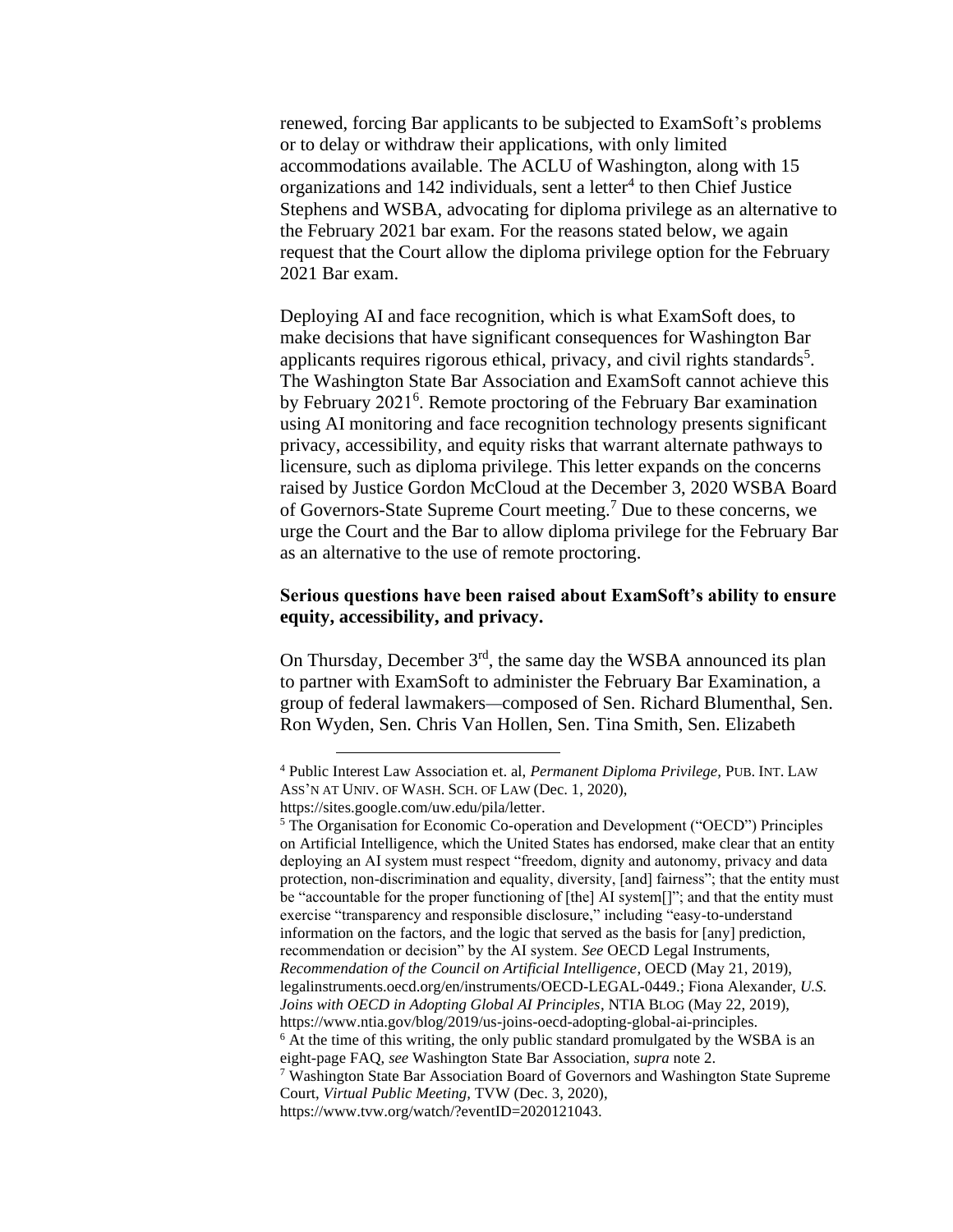Warren, and Sen. Cory Booker—launched an inquiry into ExamSoft regarding alarming issues of privacy, accessibility, and equity experienced by students and professionals using the platform.<sup>8</sup> Lawmakers highlighted that "[s]tudents of color, and students wearing religious dress, like headscarves, have reported issues with the software's inability to recognize their facial features, temporarily barring them from accessing the software,"<sup>9</sup> and that "students have reported egregious situations in which monitoring features have flagged individuals with disabilities or physical conditions, such as tic disorders or muscle reflexes, as suspicious."<sup>10</sup> Lawmakers have requested that ExamSoft provide information on the steps it has taken to protect the civil rights of students and ensure that ExamSoft is not creating barriers for students' futures.

For the reasons explained below, we share the lawmakers' concerns about the privacy, accessibility, and equity issues posed by ExamSoft. Race, gender, disability, and other biases built into face recognition and AImonitoring algorithms like those used by ExamSoft make it highly likely that marginalized groups will be disproportionately impacted by erroneous identifications and characterizations during the exam, in addition to the ongoing surveillance risks that stem from having their biometric information enrolled in a face recognition database.

## **Face recognition technology disproportionately harms marginalized communities.**

We have serious equity concerns about both the use of AI-driven monitoring and face recognition technology to administer the February bar, as would occur with ExamSoft. The ACLU of Washington has long advocated for algorithmic accountability and has opposed the use of face surveillance systems because they reproduce systemic racism and injustice. We emphasize that the use of surveillance tools will invariably have disparate impacts on marginalized groups, whether or not the technology operates accurately.

Face recognition technology is inherently biased, and in many cases, has had life-or-death consequences. Use of racially biased face recognition has implicated people in crimes they have not committed, as in the case of Robert Julian-Borchak Williams, a Black man who was wrongly arrested and jailed due to a false face recognition match<sup>11</sup>. Much research

<sup>8</sup> For review, *see* Richard Blumenthal et. al, *Letter from Sen. Richard Blumenthal et al. to Sabastian, Chief Exec. Officer*, *ExamSoft*, at 2, U.S. SENATE (Dec. 3,2020), https://www.blumenthal.senate.gov/imo/media/doc/2020.12.3%20Letter%20to%20Ed%2 0Testing%20Software%20Companies%20ExamSoft.pdf.

<sup>9</sup> *Id*. at 1

<sup>10</sup> *Id.* at 2

<sup>&</sup>lt;sup>11</sup> Kashmir Hill, *Wrongfully Accused by an Algorithm*, N.Y. TIMES (Jun. 24, 2020), https://www.nytimes.com/2020/06/24/technology/facial-recognition-arrest.html.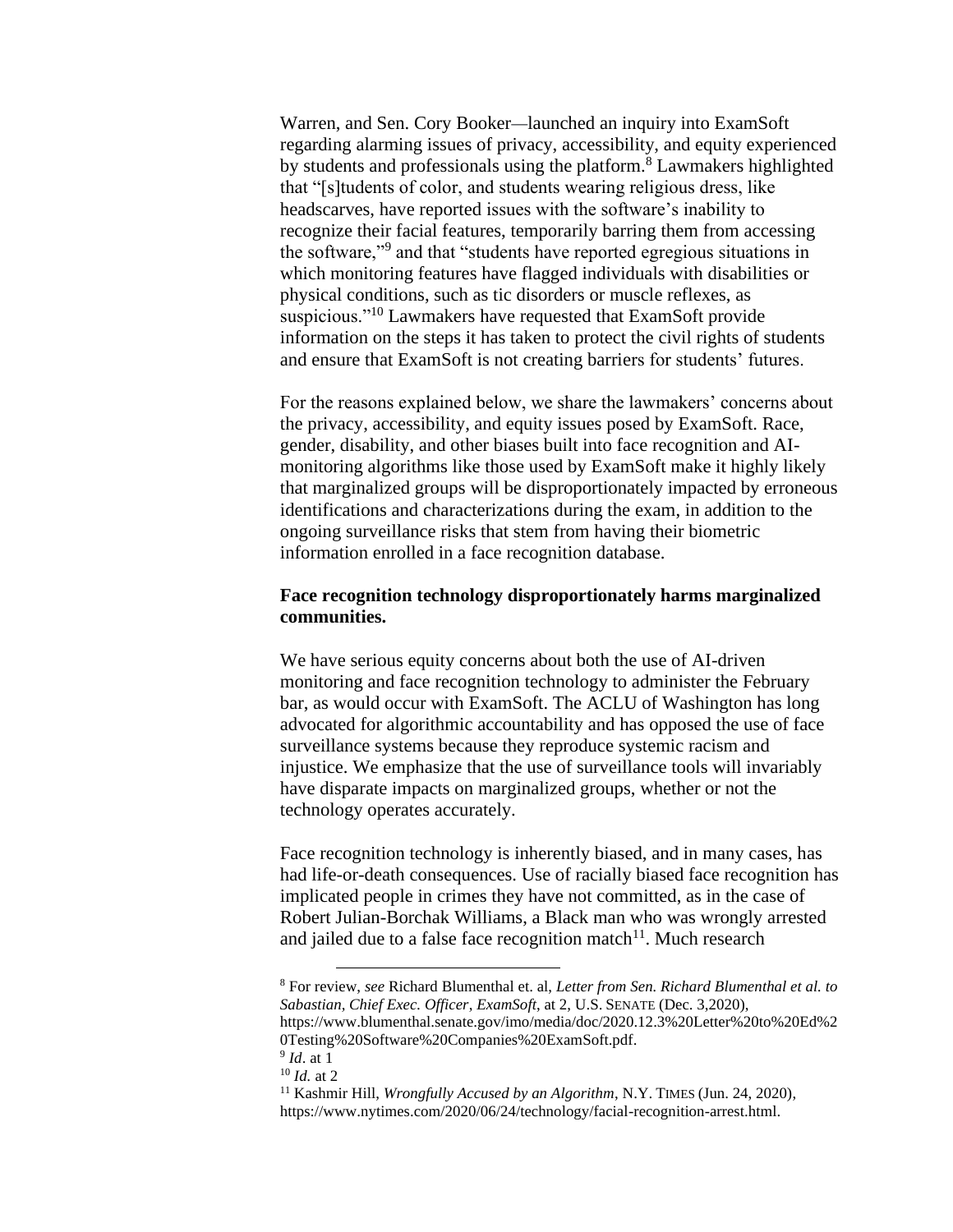demonstrates that face recognition technology is less accurate for people with darker skin<sup>12</sup>, women<sup>13</sup>, transgender and non-binary individuals<sup>14</sup>, the elderly<sup>15</sup>, and children<sup>16</sup>.

The limitations of face recognition technology have already had real world implications for bar applicants. In the lead up to ExamSoft's administration of the California Bar Examination, one examinee, who is Arab-American, had to complete ExamSoft's facial recognition process over 75 times to no avail when completing practice versions of the exam.<sup>17</sup> Another examinee, a Black woman, reported having to constantly shine a bright light on her face for the entire two day exam period in order to prevent her darker skin tone from generating problematic flags from the AI monitoring tool.<sup>18</sup> ExamSoft has not publicly responded to these concerns, and has made no public attempt to fix the software issues that disparately impact people of color. This warrants allowing the diploma privilege option for the February Bar exam.

## **Automated remote proctoring is highly problematic for students with disabilities.<sup>19</sup>**

Artificial intelligence-driven monitoring in the context of test proctoring,

<sup>12</sup> *See* Joy Buolamwini & Timnit Gebru, *Gender Shades: Intersectional Accuracy Disparities in Commercial Gender Classification*, 81 PROCEEDINGS ON MACH. LEARNING RES.: CONF. OF FAIRNESS, ACCOUNTABILITY, AND TRANSPARENCY 1, 2-8 (2018).; Inioluwa Raji & Joy Buolamwini, *Actionable Auditing: Investigating the Impact of Publicly Naming Biased Performance Results of Commercial AI Products,* CONF. ON ARTIFICIAL INTELLIGENCE, ETHICS, AND SOC'Y 1- 5 (2019).; Joy Buolamwini, *When the Robot Doesn't See Dark Skin,* N.Y. TIMES (June 21, 2018), https://www.nytimes.com/2018/06/21/opinion/facial-analysis-technology-bias.html. <sup>13</sup> *See* Buolamwini & Gebru, at 6, 8, 10; Raji & Buolamwini, at 4; Buolamwini. <sup>14</sup> Os Keyes, *The Misgendering Machines: Trans/HCI Implications of Automatic Gender Recognition*, 2 PROCEEDINGS OF THE ACM ON HUM.-COMPUT. INTERACTION 1, 4 (2019). <sup>15</sup> *See* Patrick Grother et al., *Face Recognition Vendor Test (Frvt)*, 8280 NAT'L INST. OF STANDARDS AND TECH. 2, 8, 17 (2019). <sup>16</sup> *Id*. at 2. <sup>17</sup> *See* Todd Feathers & Janus Rose, *Students Are Rebelling Against Eye-tracking Exam Surveillance Tools*, VICE (Sep. 24, 2020), https://www.vice.com/en\_us/article/n7wxvd/students-are-rebelling-against-eye-trackingexam-surveillance-tools. <sup>18</sup> *See* Khari Johnson, *ExamSoft's Remote Bar Exam Sparks Privacy and Facial Recognition Concerns*, VENTURE BEAT (Sept. 29, 2020), https://venturebeat.com/2020/09/29/examsofts-remote-bar-exam-sparks-privacy-andfacial-recognition-concerns/. <sup>19</sup> For review, *see* Lydia X.Z. Brown, *How Automated Test Proctoring Software Discriminates Against Disabled Students*, CTR. FOR DEMOCRACY & TECH. (Nov. 16, 2020), https://cdt.org/insights/how-automated-test-proctoring-software-discriminatesagainst-disabledstudents/#:~:text=How%20Automated%20Test%20Proctoring%20Software%20Discrimi nates%20Against%20Disabled%20Students,- November%2016%2C%202020&text=Virtual%20proctoring%20can%20involve%20usi ng,recognition%20to%20identify%20test%2Dtakers.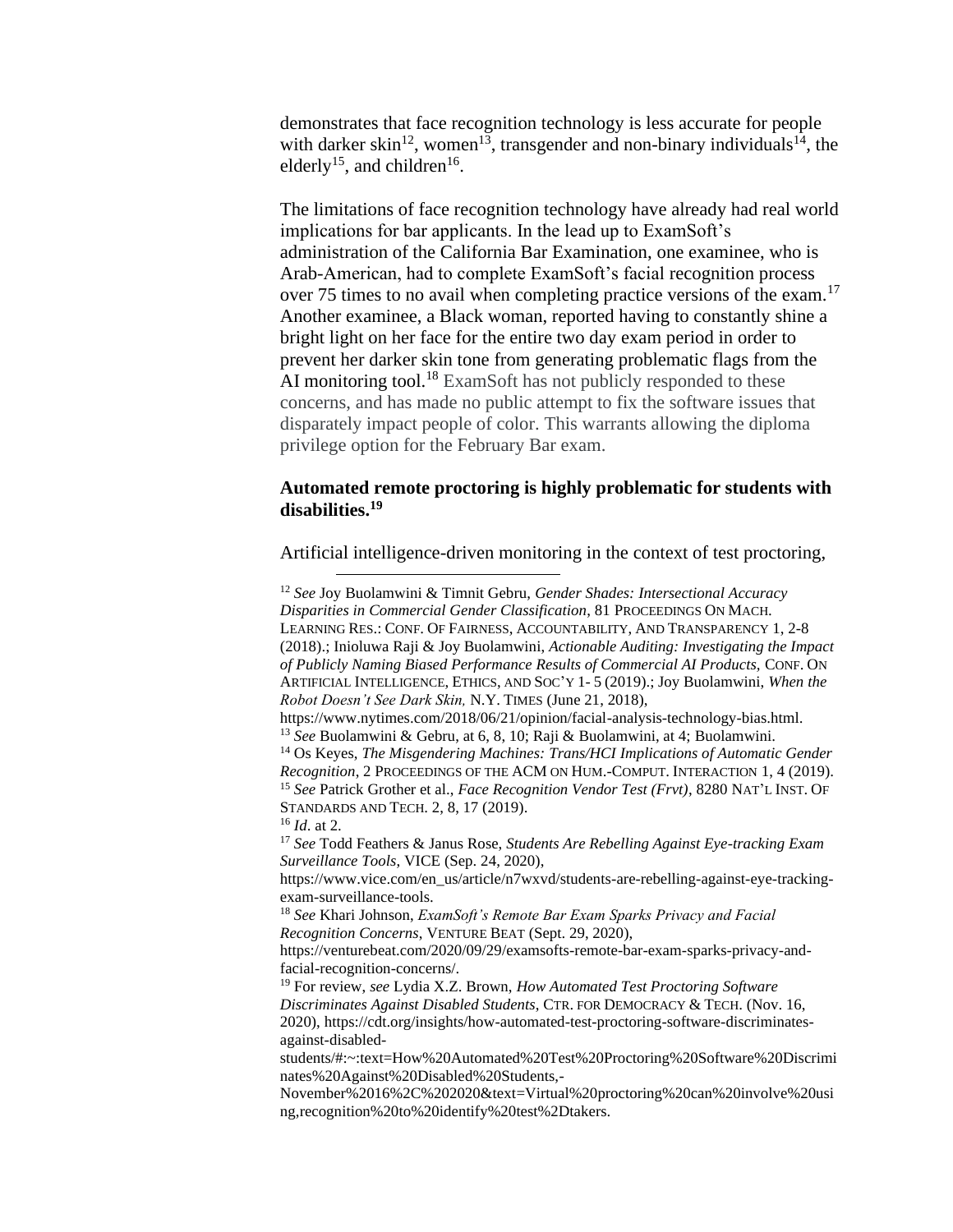like that used by ExamSoft, often flags disabled students as anomalous or suspicious based on "disability-specific movement, speech, and cognitive processing." Lydia X.Z. Brown of the Center for Democracy & Technology (CDT) highlights that AI-driven monitoring will invariably flag, for example: students with attention deficit disorder (ADD) who get up and pace around the room; students with Tourette's who have motor tics; students with cerebral palsy who have involuntary spasms; autistic students who flap or rock; students with dyslexia who read questions out loud; blind students using screen-reader software that speaks aloud; students with Crohn's disease or irritable bowel syndrome who need to leave to use the bathroom frequently; and blind or autistic students who have atypical eye movements.

Critically, Brown underscores that "[b]ecause all of these movements and responses are naturally occurring characteristics of many types of disabilities, there is no way for algorithmic virtual proctoring software to accommodate disabled students. The point is to identify and flag atypical movement, behavior, or communication; disabled people are by definition going to move, behave, and communicate in atypical ways."

# **The WSBA's proposed use of human review to respond to identification problems is insufficient to protect the civil rights and civil liberties of Washington State bar applicants.**

Research on human review of algorithmic decision-making reveals that people regularly defer to and rely on whatever an algorithm generates rather than questioning the algorithm or using their own judgment.<sup>20</sup> Indeed, in the infamous case of Robert Williams, a Black man falsely arrested for larceny based on an erroneous facial recognition match, human review was employed to no avail.<sup>21</sup> This raises serious concerns about WSBA's stated plan during the December 3, 2020 meeting<sup>22</sup> to leverage "human review"<sup>23</sup> as a central and singular safeguard against algorithmic injustice for Washington Bar examinees.

Moreover, that additional human review of Washington bar examinees may be based on protected characteristics in and of itself warrants reconsideration of remote proctoring for the Washington Bar Examination

<sup>21</sup> Hill, *supra* note 11.

<sup>20</sup> Lauren Chambers & Emiliano Falcon-Morano, *Bias All the Way Down: Research Shows Domino Effect When Human Use Facial Recognition Algorithms*, PRIVACY SOS, https://privacysos.org/blog/bias-all-the-way-down-research-shows-domino-effect-whenhumans-use-face-recognition-algorithms/.

<sup>22</sup> Washington State Bar Association Board of Governors and Washington State Supreme Court, *supra* note 7.

<sup>&</sup>lt;sup>23</sup> The review process was described at the December 3 meeting as "If an applicant experiences an issue with exam identification, … What happens is then a file is flagged for a human to review and authenticate the identity of the applicant."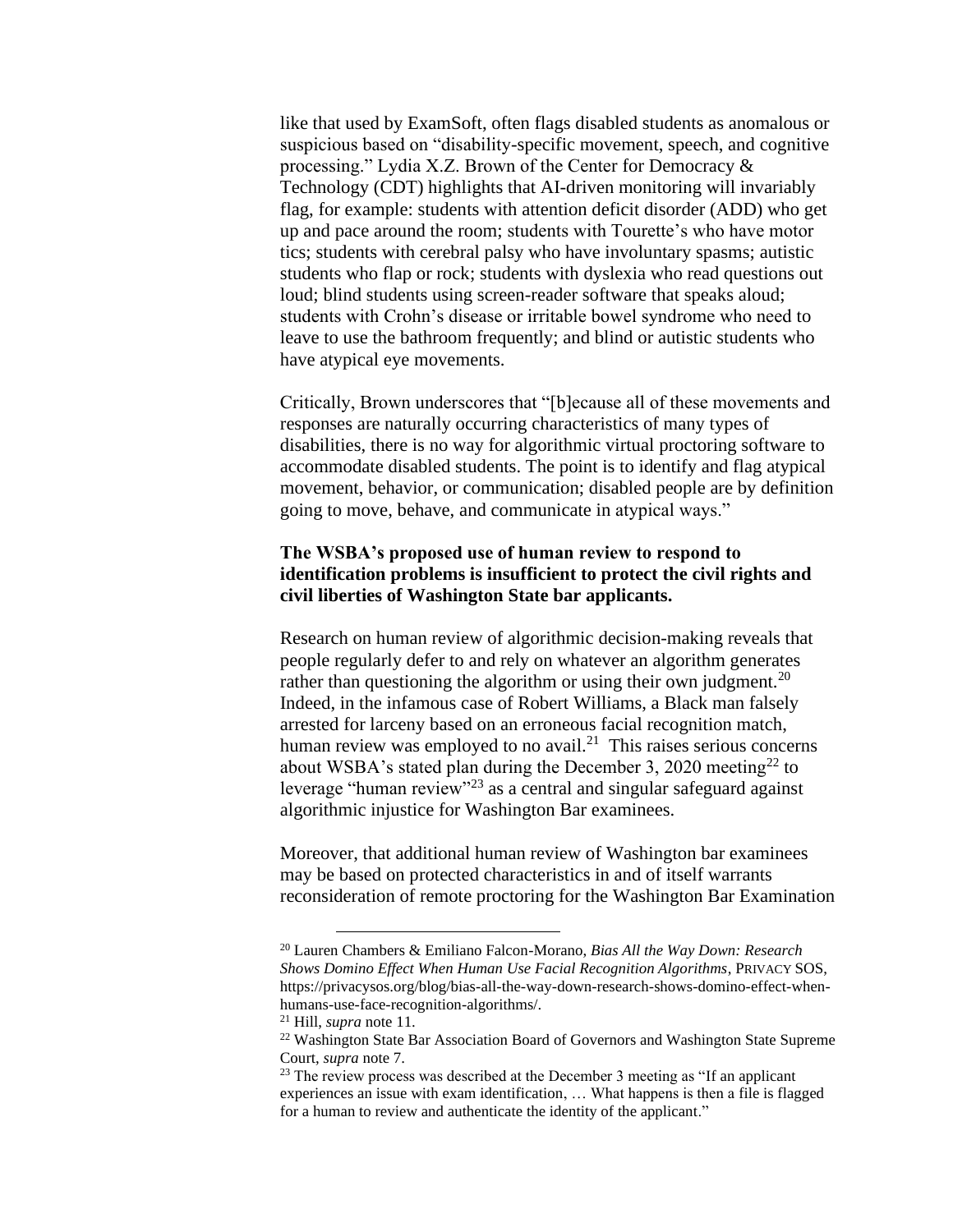and allowing a diploma privilege option. Because people in marginalized groups are more likely to experience problems with ExamSoft, they are more likely to need human review, resulting in heightened scrutiny and subjection to potential human unconscious bias. This underscores the need for alternative and more equitable pathways to licensures, such as diploma privilege.

# **The use of AI-driven monitoring and face recognition technology, like ExamSoft, to proctor the Bar Examination will exacerbate racial and socioeconomic inequities in the legal profession.**

This Court has called upon the members of Washington's legal community to "ask ourselves how we may work together to eradicate racism."<sup>24</sup> Given all of the serious concerns outlined above, providing no alternative to AI-driven monitoring and face recognition technology conflicts with the Court's statement and risks increasing barriers to entry for our state's legal profession. AI-driven monitoring and face recognition technology reify racism<sup>25</sup>, ableism<sup>26</sup>, and transphobia<sup>27</sup>. These technologies are under severe scrutiny from federal lawmakers<sup>28</sup>, privacy and civil liberties advocates<sup>29</sup>, and students across the country.<sup>30</sup> Washington State Bar applicants from vulnerable communities are keenly

<sup>26</sup> For review, *see* Brown, *supra* note 19.

<sup>28</sup> Blumenthal et al., *supra* note 8.

<sup>24</sup> Debra L. Stephens et al., *Letter to Members of the Judiciary and the Legal Community*, WASH. (June 4, 2020)

https://www.courts.wa.gov/content/publicUpload/Supreme%20Court%20News/Judiciary %20Legal%20Community%20SIGNED%20060420.pdf

<sup>25</sup> *See e.g.,* Karen Hao, *A US government study confirms most face recognition systems are racist*, MIT TECH. REVIEW (Dec. 20, 2019),

https://www.technologyreview.com/2019/12/20/79/ai-face-recognition-racist-usgovernment-nist-study/.; Kade Crockford, *How is Face Recognition Surveillance Technology Racist?,* ACLU (June 16, 2020), https://www.aclu.org/news/privacytechnology/how-is-face-recognition-surveillance-technology-racist/.

 $27$  Popular facial analysis services regularly misclassify individuals who do not identify with the traditional gender binary. *See e.g.*, Morgan Klaus Scheuerman, Jacob M. Paul, and Jed R. Brubaker, *How computers see gender: An evaluation of gender classification in commercial facial analysis services*, 144 PROCEEDINGS OF THE ACM ON HUM.- COMPUT. INTERACTION 1-33 (2019).

<sup>29</sup> *See, e.g.*, Complaint of EPIC, *In re Online Test Proctoring Companies,* EPIC (Dec. 9, 2020), https://epic.org/privacy/dccppa/online-test-proctoring/EPIC-complaint-in-reonline-test-proctoring-companies-12-09-20.pdf.; Jason Kelley, Sophia Cope, and Lindsay Oliver*, EFF Tells California Supreme Court Not to Require Examsoft for Bar Exam*, ELEC. FRONTIER FOUND. (Sept. 10, 2020), https://www.eff.org/deeplinks/2020/09/eff-

tells-california-supreme-court-not-require-examsoft-bar-exam.

<sup>30</sup> Todd Feathers & Janus Rose, *Students Are Rebelling Against Eye-Tracking Exam Surveillance Tools*, VICE (Sep. 24, 2020),

https://www.vice.com/en/article/n7wxvd/students-are-rebelling-against-eyetrackingexam-surveillance-tools.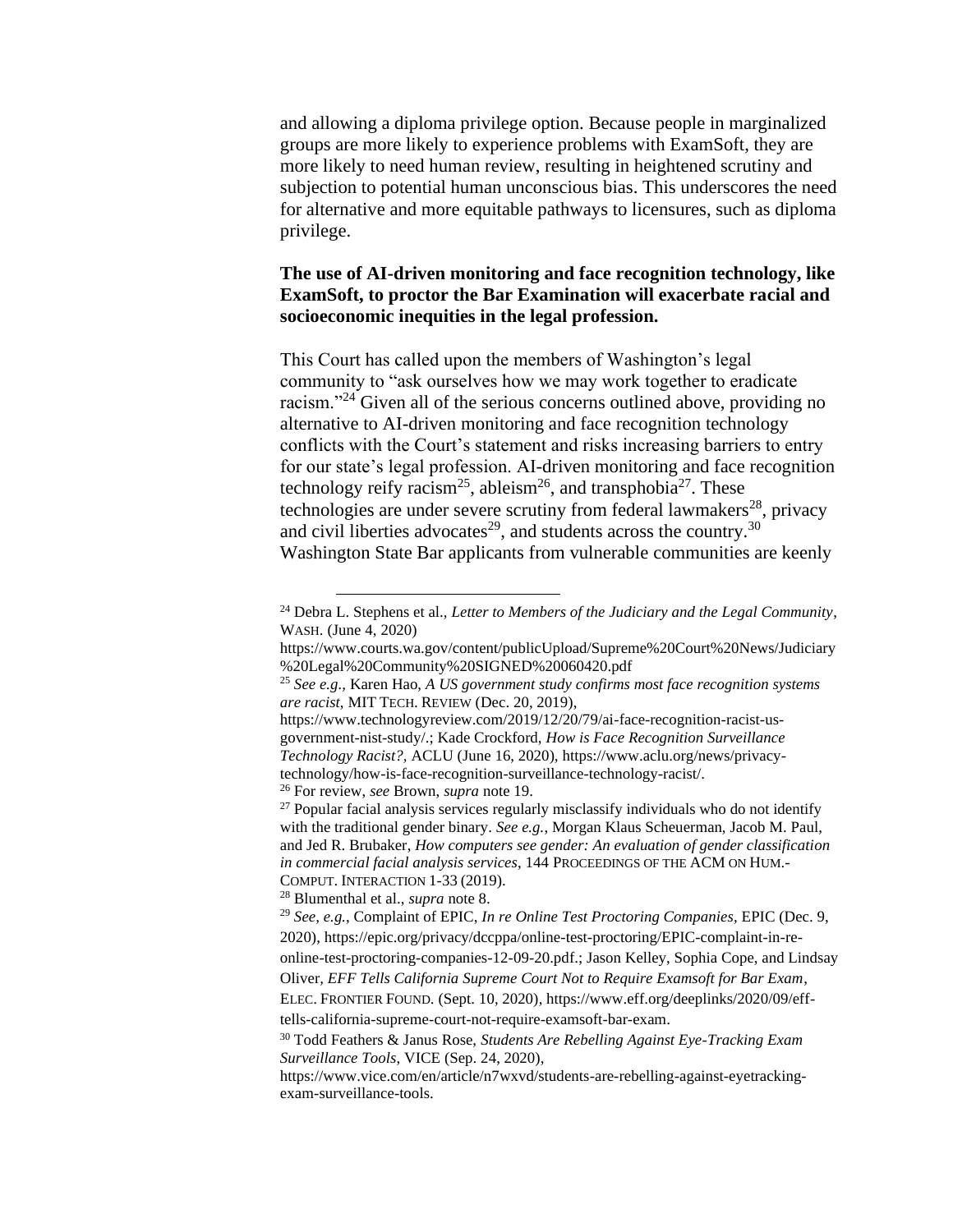aware of this. The technology is fraught and threatens to undermine an equitable administration of the state's bar examination, but even if the technology "works perfectly," the stress and burden it places on already marginalized bar applicants will undoubtedly harm our state's system of licensure.

Use of AI-driven monitoring and face recognition tools to proctor the Bar Examination will disproportionately impact individuals who already face challenges entering the legal profession. Test takers of color may be more likely to experience technical difficulties during the examination if face recognition algorithms are unable to verify their identity. Test takers with disabilities may be flagged and wrongfully accused of cheating based on an algorithm's misreading of facial movements or mannerisms. For undocumented bar applicants and applicants of color, the risks of having their biometric data stored in a vendor's database increases the possibility of surveillance and criminalization that they are already unduly subjected to.

Finally, we know that ExamSoft does not work accurately or properly, and its inaccuracies will impact applicants inequitably. ExamSoft's software crashed during Michigan's remote exam<sup>31</sup>, flagged one-third of California's  $8,920$  exam takers as potential cheaters<sup>32</sup>, and over forty-one percent of test takers surveyed after New York's remote bar exam administered by ExamSoft reported experiencing technical difficulties during the exam. $33$ 

#### **Conclusion**

The inequities inherent in remote administration of the Bar Exam using ExamSoft are significant and concerning, justifying allowing the diploma privilege option for the February Bar. For the foregoing reasons, we urge the Court to allow alternate paths to licensure, such as diploma privilege.

<sup>31</sup> Caroline Spiezio, *Michigan software crash roils first online U.S. bar exam*, REUTERS (July 28, 2020), https://www.reuters.com/article/lawyer-coronavirus-michigan/michigansoftware-crash-roils-first-online-u-s-bar-exam-idUSL2N2EZ26A.

<sup>32</sup> *See* e.g., Jason Kelley, *ExamSoft Flags One-Third of California Bar Exam Test Takes for Cheating*, ELEC. FRONTIER FOUND. (Dec. 22, 2020),

https://www.eff.org/deeplinks/2020/12/examsoft-flags-one-third-california-bar-examtest-takers-cheating.; Stephanie Francis Ward and Lyle Moran, *Thousands of California bar exam takers have video files flagged for review,* AM. BAR ASS'N JOURNAL (Dec. 18, 2020), https://www.abajournal.com/web/article/thousands-of-california-bar-exam-takershave-video-files-flagged-for-review.

<sup>33</sup> Brad Hoylman, *Senator Brad Hoylman and Assemblymember Jo Anne Simon Snapshot Survey of New York Online Bar Exam Finds Nearly Half of Respondents Experienced Technical Difficulties*, N.Y. STATE SENATE (Oct. 16, 2020),

https://www.nysenate.gov/newsroom/press-releases/brad-hoylman/senator-bradhoylman-and-assemblymember-jo-anne-simon-snapshot.